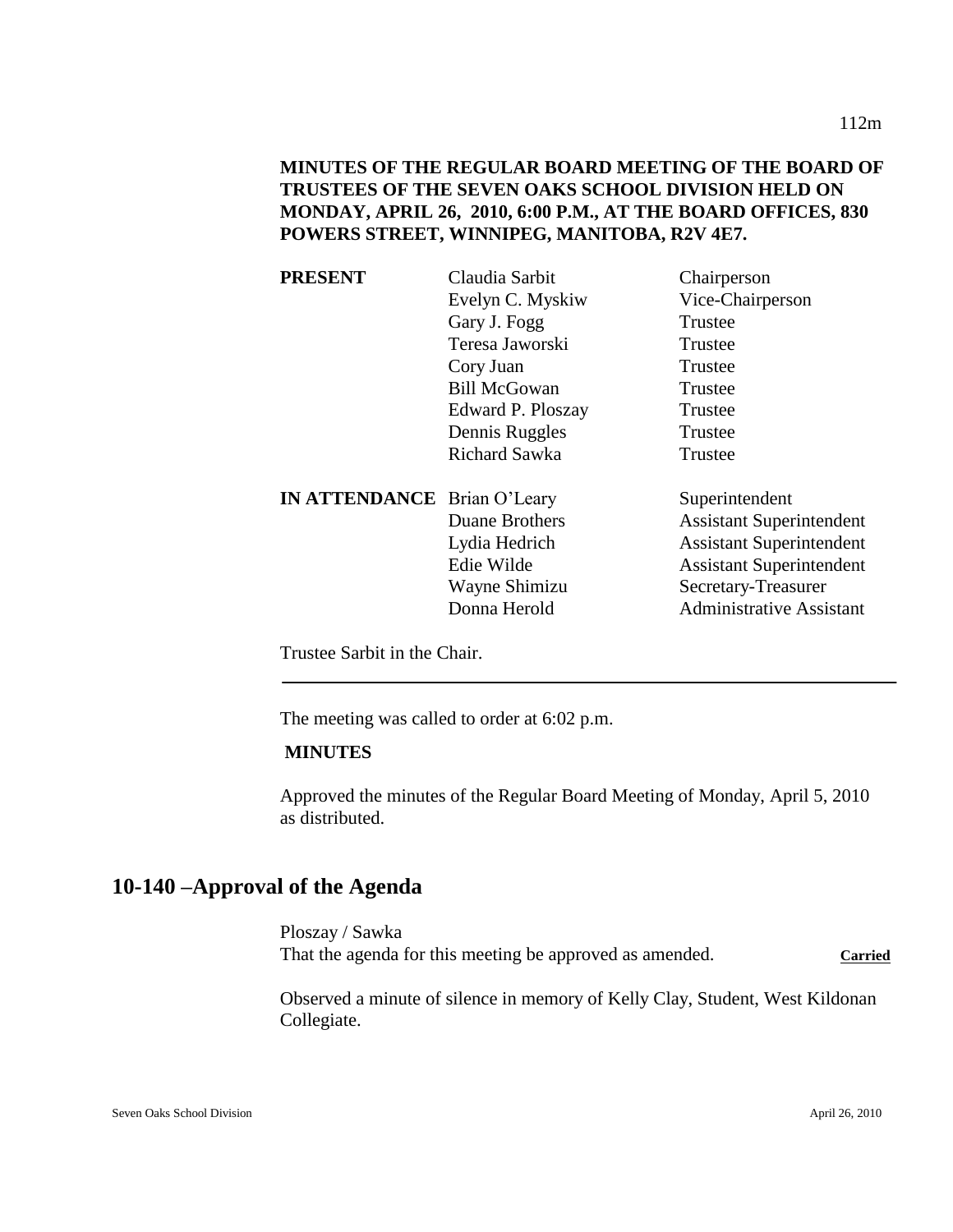## **COMMITTEE OF THE WHOLE**

# **10-141 – Moved into Committee of the Whole at 6:06 p.m.**

Jaworski / Juan That the Board move into Committee of the Whole. **Carried**

Trustee Myskiw in the Chair.

#### **OFFICER'S REPORT**

Trustees Jaworski and Ruggles reported on developments arising from collective bargaining.

## **SUPERINTENDENTS' PERSONNEL REPORT**

### **10-142– Superintendents' Personnel Report**

McGowan / Fogg That the Superintendents' Personnel Report be ratified. **Carried**

#### TEACHER APPOINTMENTS

Appointed the following to Teacher General (permanent) contracts effective September 7, 2010:

Jason Pinder, full-time (1.00) Rhett Turner, full-time (1.00)

Appointed the following to Limited Teacher-General (term) contracts:

Mike Hall, part-time (.50), effective April 12, 2010 (indefinite) Sharon Kaye, part-time (.20), effective April 13, 2010 to June 30, 2010 Kevin Rempel, full-time (1.00), effective March 27, 2010 to June 30, 2010 Clifford Weeks, full-time (1.00), effective September 7, 2010 to June 30, 2011 Scott Kirkpatrick, full-time (1.00), effective September 7, 2010 to June 30, 2011

#### ABORIGINAL EDUCATION DIVISIONAL TEACHER TEAM LEADER

Appointed Rebecca Chartrand to the position of part-time (.50) Aboriginal Education Divisional Teacher Team Leader effective September 7, 2010.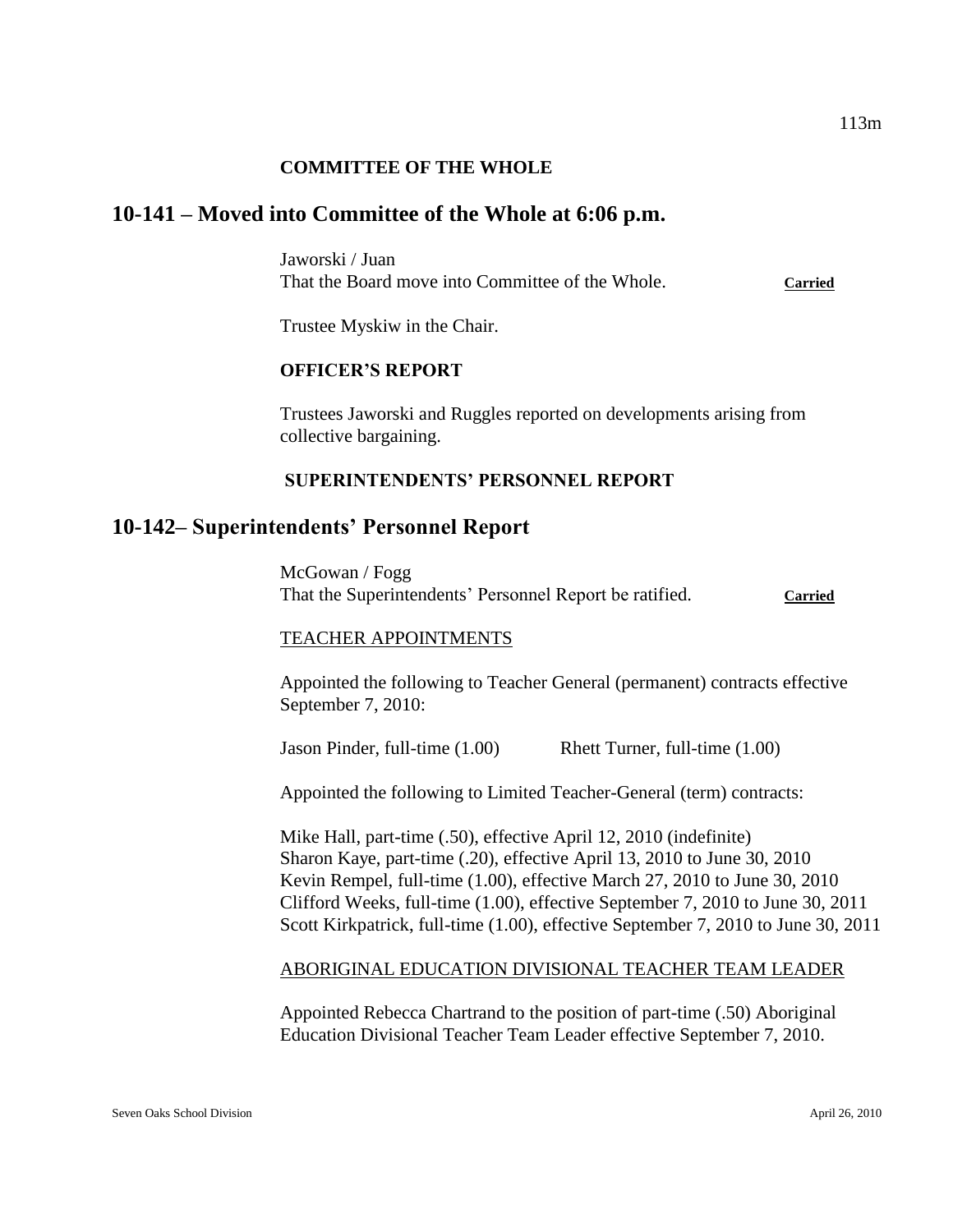#### **SUPERINTENDENTS' PERSONNEL REPORT**

#### SUBSTITUTE TEACHER APPOINTMENTS

Appointed the following to substitute teacher contracts effective the 2009-2010 school year:

| Jennifer Arjoon        |
|------------------------|
| <b>Ron Armstrong</b>   |
| Samantha Basson        |
| Meghan Bellman-Mukai   |
| Michael Bilyk          |
| <b>Lindsey Brown</b>   |
| <b>Holly Budway</b>    |
| Dana Cormier           |
| Graham Forsyth         |
| Barbara Gajda          |
| Ken Hartikainen        |
| Rachelle Harty-Edwards |
| <b>Beth Johnson</b>    |
| Luke Klassen           |
|                        |

Derek Kun Leah Lazaruk Ashley Lutrzykowski John March Linda McBurney Kara McRae Kristen Munt Georgette Nairn Chris Omori Dean Rebeck Maxa Sawyer Andrea Schur Stephanie Timmerman Nerissa Umali Sarah Warrack

### TEACHER LEAVE OF ABSENCE

Granted Jamie Krutkevich Slight a full-time (1.00) leave of absence as per Article 6.06 of the Board / SOTA Collective Agreement for the 2010-2011 school year to serve as SOTA president.

### TEACHER MATERNITY / PARENTAL LEAVE

Granted maternity / parental leave to Lyndsay Christianson for the 2010-2011 school year.

### TEACHER RESIGNATIONS

Received notice of intent to resign from Aline Jubinville, teacher, effective June 30, 2010.

### PARAPROFESSIONAL RESIGNATION

Received notice of intent to resign from Ben Zubrycki, paraprofessional, effective June 30, 2010.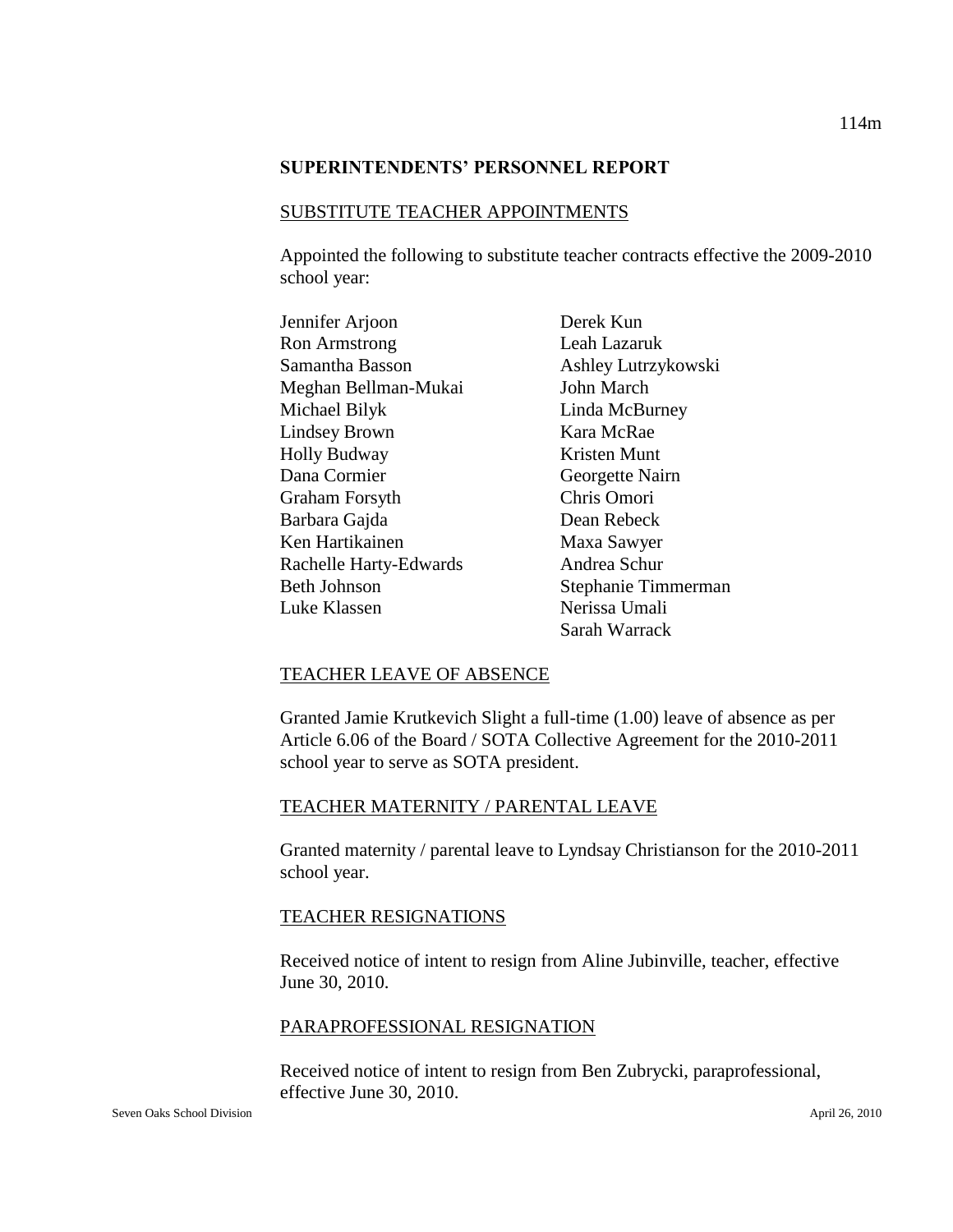# **SUPERINTENDENTS' PERSONNEL REPORT**

# SUPERINTENDENTS' PERSONNEL REPORT MOTIONS

Rescinded the following Superintendents' Personnel Report motion:

#09-046 – appointing Clinton Grzebeniak to a part-time (4 hours per day) permanent bus driver effective October 26, 2009.

# **SUPERINTENDENTS' REPORT**

The following matters were received as information:

- **MSBA Regional Meeting Update.**
- **Personnel Matters.**
- Support Staff Evaluations.
- **Bright Futures Program Update.**
- Public Schools Finance Branch Amber Trails Exchange of Land Update.

Trustee Sarbit in the Chair.

# **10-143 – By-Law No. 2-2010**

# Ruggles / Ploszay

Approved that Borrowing By-Law No. 2-2010 for the purpose of borrowing the sum of \$452,000.00 and issuing a debenture therefore, for the purpose of the New High School - Riverbend Replacement School (West Kildonan Collegiate) be given second reading. **Carried**

# Jaworski / Myskiw

Approved that Borrowing By-Law No. 2-2010 for the purpose of borrowing the sum of \$452,000.00 and issuing a debenture therefore, for the purpose of the New High School - Riverbend Replacement School (West Kildonan Collegiate) be given third and final reading, be signed and sealed. Carried

# **10-144 – Collective Bargaining – S.O.T.A.**

# Sawka / Ruggles

Approved that the Board direct the Secretary-Treasurer to respond to S.O.T.A.'s request to re-open negotiations. Carried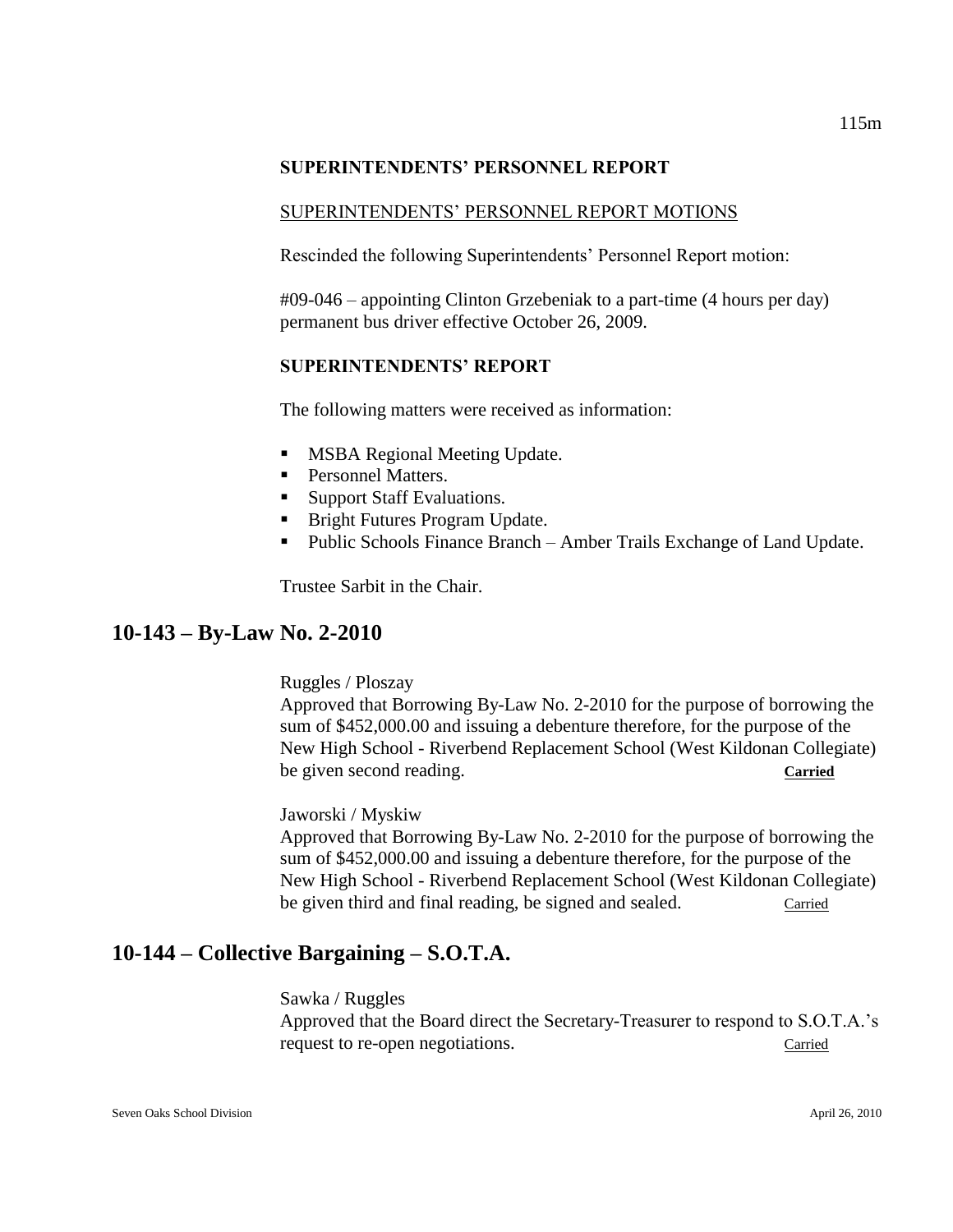### **CONSENT AGENDA**

# **10-145 – Consent Agenda**

Fogg / Juan That the Consent Agenda be approved. **Carried**

### Release of Statutory Holdback to East Side Ventilation

That the 7½% Statutory Holdback in the amount of \$25,000.00 plus accrued interest in relation to the Seven Oaks Middle School Ventilation System Upgrade be paid to East Side Ventilation from the Seven Oaks School Division/ East Side 411 SOMS Ventilation account, subject to the approval of the Board's solicitor.

### GST on Release of Holdback to East Side Ventilation

That the GST on the Release of Holdback for Seven Oaks Middle School Ventilation System Upgrade in the amount of \$2,678.57 be paid to East Side Ventilation.

# Westland Construction Certificate of Payment No. 16

That Certificate of Payment No. 16 and Holdback Payment Certificate No. 17 for Renovations at Edmund Partridge Community School in the amount of \$49,794.27 be paid to Westland Construction.

# Westland Construction Certificate of Payment No. 17

That Certificate of Payment No. 17 for the Garden City Collegiate Link & Renovations project in the amount of \$87,161.61 be paid to Westland Construction.

Statutory Holdback on Westland Construction Certificate of Payment No. 17

That 7-1/2% Statutory Holdback on Certificate of Payment No.17 for the Garden City Collegiate Link & Renovations project in the amount of \$6,730.63 be paid to the SOSD/Westland Construction account.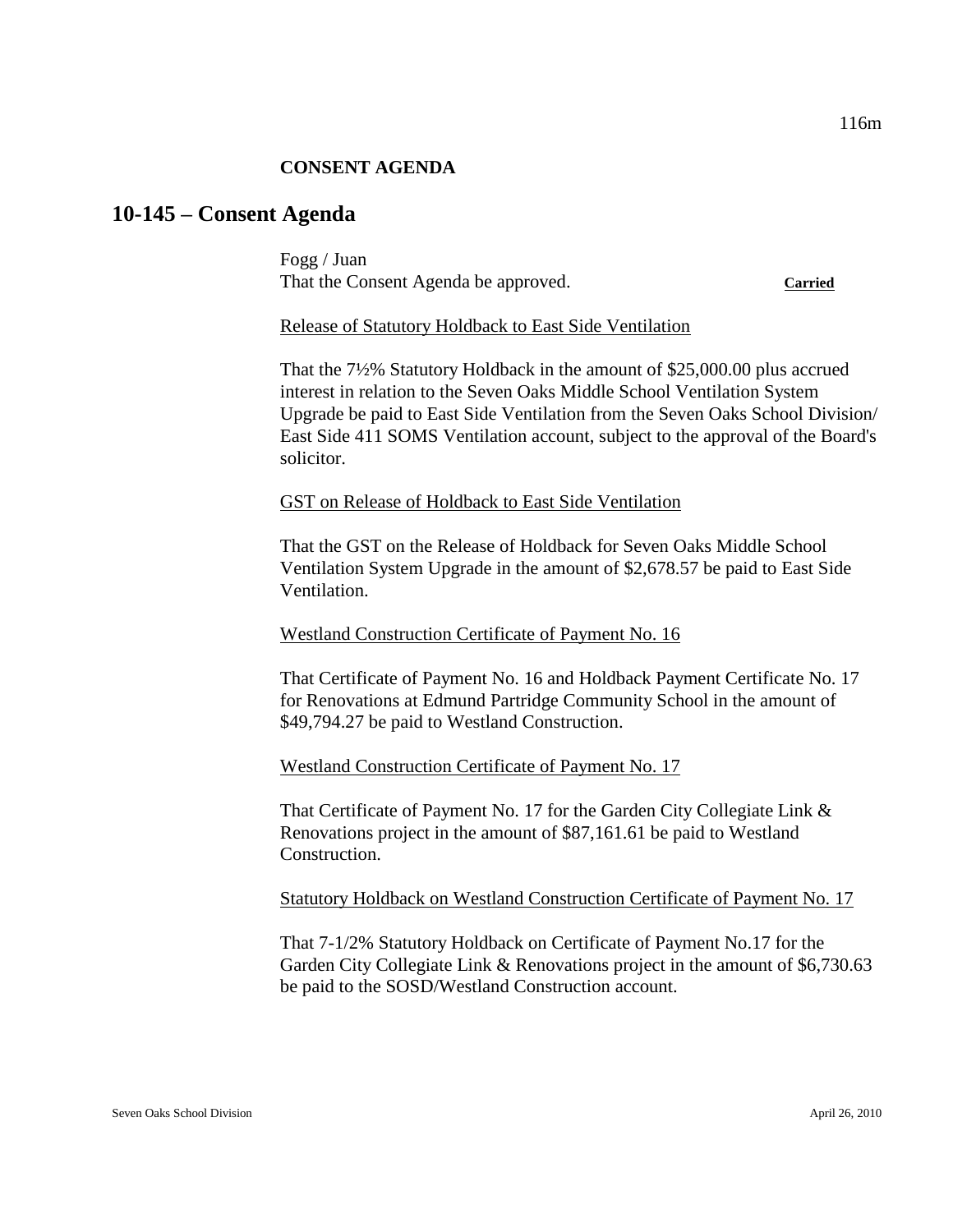### **CONSENT AGENDA**

### RESCIND MOTION 10-128 WKCI 25 Year High School Reunion

That the Board rescind the April 5, 2010 Motion No. 10-128 approving the Facilities Rental Application submitted by the WKCI 25 Year High School Reunion Committee for use of the gym at West Kildonan Collegiate from 6:00 p.m. Saturday, July 31, 2010 to 1:00 a.m. Sunday, August 1, 2010.

### **ITEMS OF INFORMATION**

Received the following Items of Information:

- James Nisbet and É.S.O.M.S. performances at Legislature.
- **Maples Social Justice Fair.**
- NBSA conference Update.
- Earth Day Report.
- **MSBA Multiculturalism Committee Update.**
- Unite to Change / Maples Earth Day Update.

# **CONFERENCE REPORTS**

Jennifer Greening, James Nisbet; Joanna Montanaro, Victory; Kim Greening West St. Paul, Teachers: Florida Educators Technology Conference, January 12 to 15, 2010 - Orlando, Florida.

Lauren Henry, Teacher, É.S.O.M.S.: Learning Through the Arts, January 29-31, 2010 - Royal Conservatory.

Pat Fulcher, Jane Nicholls, Cathy Ratuski, Kristjanna Oleson, Murray Otter - Riverbend School: ASCD Annual Conference, March 5-8, 2010 - San Antonio, Texas.

Dana Collette, Teacher, Elwick Community School: The Literacy Promise Conference: Opening Doors for Adolescent Learners, February 17 to 20, 2010 - Salt Lake City, Utah.

Valerie Williamson, Teacher, Maples Collegiate: Naren Annual Conference 2010: National At-Risk Education Network, February 16 to 19, 2010 - Panana City Beach, Florida.

Tammy Harder, Teacher, A.E. Wright Community School: Learning and the Brain, Using Brain Research to Increase Student IQ and Achievement, February 18 to 20, 2010 - San Francisco, California.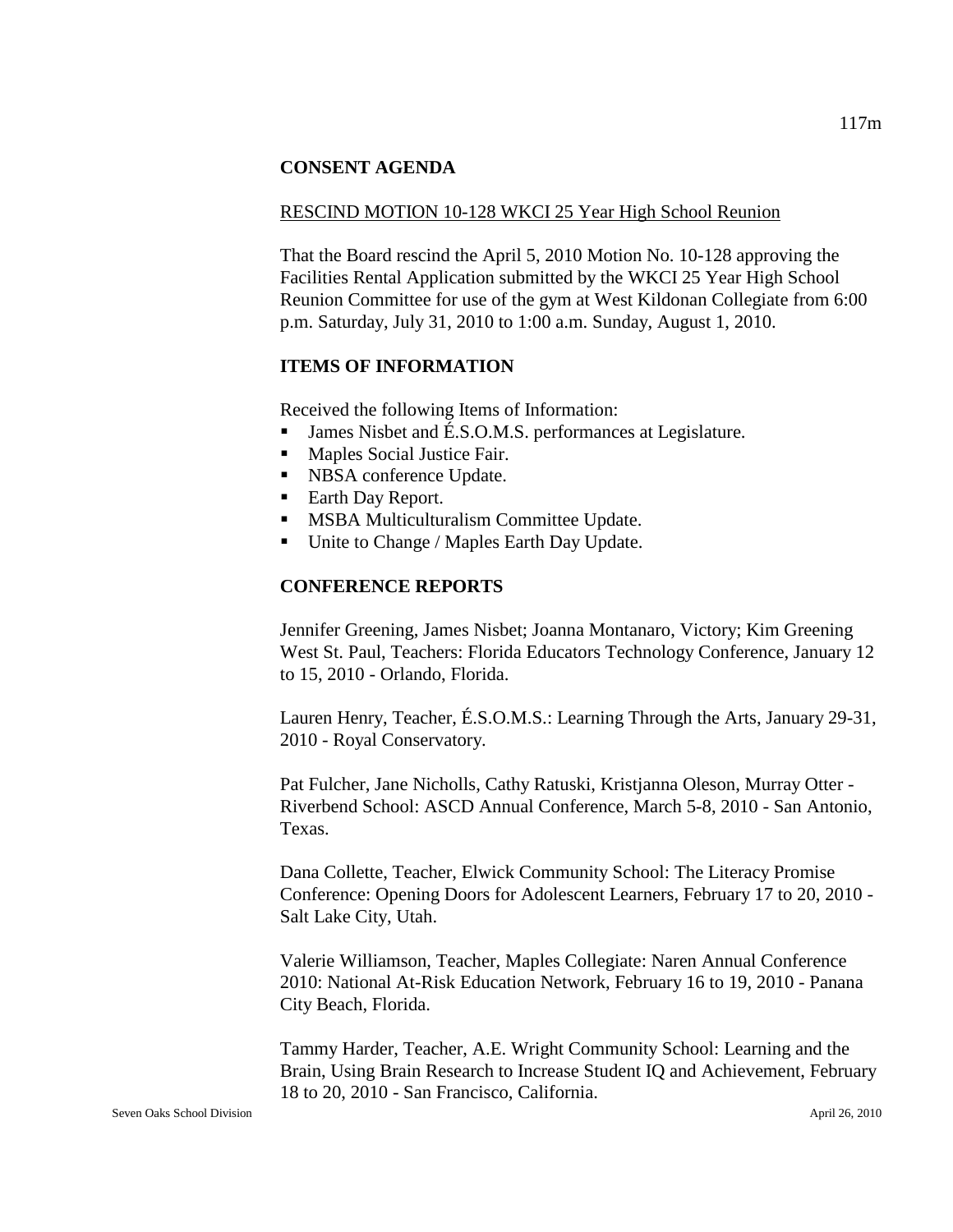# **CONFERENCE REPORTS**

Brian Boychuk, Teacher, Forest Park School: Florida Educators Technology Conference, January 13 to 15, 2010 - Orlando, Florida.

# **OTHER REPORTS**

Unite to Change - Teacher Research Team: Education for Sustainable Development Research Project - Final Report.

# **CORRESPONDENCE**

- Lord Selkirk School Division News Release: Superintendent Lord Selkirk and Assistant Superintendent.
- R. John Weselake, Deputy Executive Director, Public Schools Finance Board: Rescind March 18, 2009 Motions to Relocate Portables.
- Rick Dedi, Executive Director, Public Schools Finance Board: Approval for three unlinked portable classrooms at James Nisbet Community School.
- Rick Dedi, Executive Director, Public Schools Finance Board: Approval for four unlinked portable classrooms at École Riverbend Community School.
- Rick Dedi, Executive Director, Public Schools Finance Board: Approval for two unlinked portable classrooms at Arthur E. Wright Community School.
- Rick Dedi, Executive Director, Public Schools Finance Board: Approval of additional support for Garden City Collegiate Structural Roof Replacement Phase II.
- Delia Dela Cruz, Marketing Programs, Manitoba Hydro Power Smart: Commercial Building Envelope Program BE 4361 (installation of energy efficient windows at Garden City Collegiate).
- **MSBA: e-bulletins: April 7 and April 21, 2010.**
- Kris Vigfusson, Board Chair, Lakeshore School Division: Retroactive Increase in Access Copyright.
- MSBA Annual Convention: Record of Proceedings.
- Andrea Miln, Healthy Schools Consultant: Fifteen Seven Oaks Schools participating in Healthy Schools Spring 2010 Health Eating Campaign.
- M.D. Stasiuk, Partner, KPMG LLP: Auditor's Report on the Seven Oaks School Divisions' Schedule of Compensation for the year ended December 31, 2009.
- **Manitoba News Release March 26, 2010: Province Overhauls Pension** Benefits Act.
- **Manitoba News Release April 8, 2010: Budget 2010 Enhances Supports** for Post-Secondary Students.
- Manitoba News Release April 19, 2010: Proposed Amendments Would Clarify Concerns of Education Stakeholders: Allan.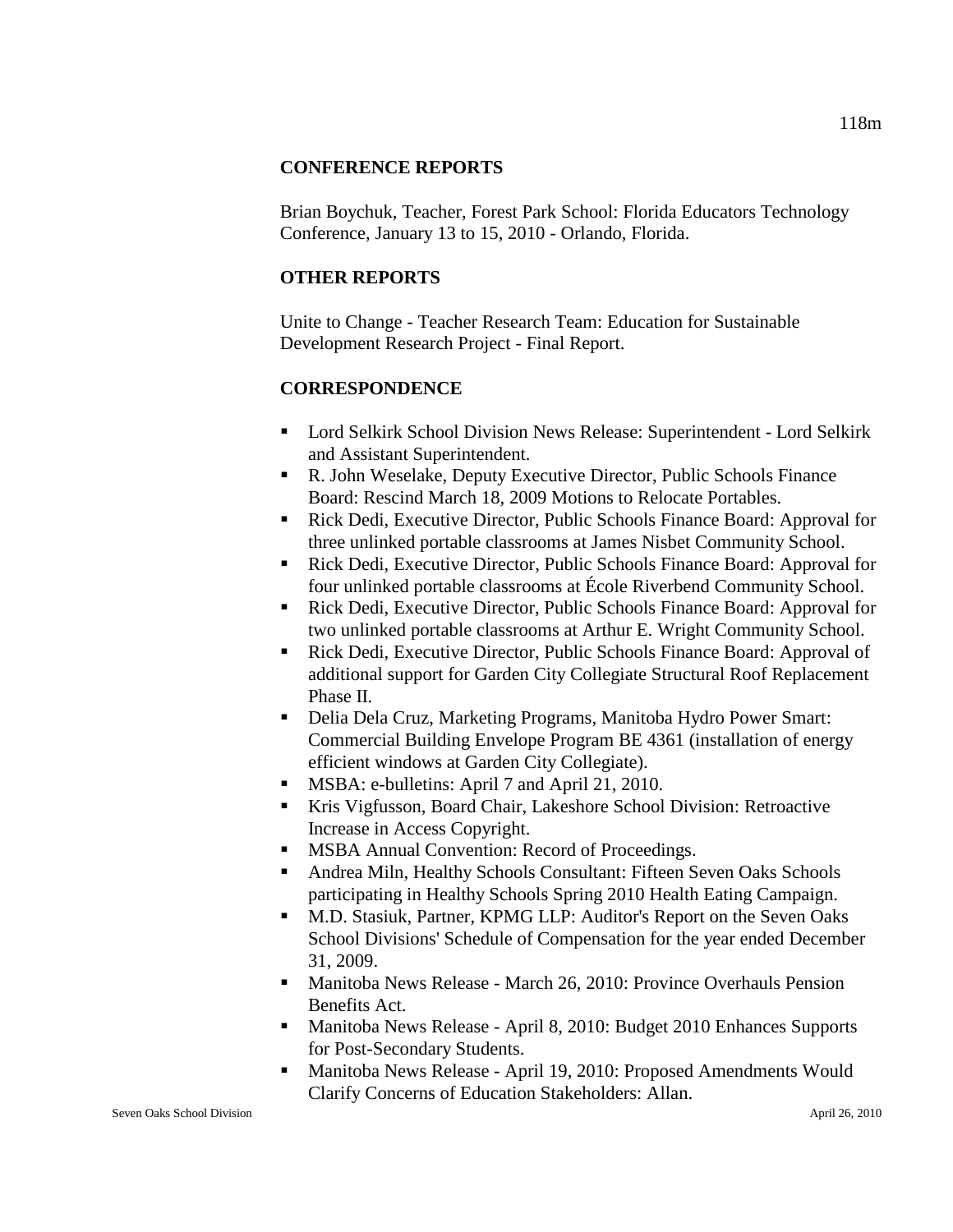## **CORRESPONDENCE**

- Wayne Shimizu, Secretary-Treasurer, Seven Oaks School Division: Copy of letter to Peter Johannsson, Real Estate Officer, City of Winnipeg regarding the Lease Agreement between the City of Winnipeg and Seven Oaks School Division for land west of École Leila North Community School.
- Keith Thomas, Risk Manager, Manitoba School Boards Association: Royal & Sun Alliance Spring 2010 bulletin.
- MSBA Salary Bulletin: Salary Bulletin No.05-2010, Brandon School Division and Brandon Teachers Association - Ratified Agreement.
- Steve Power, Director, Schools' Finance Branch: Updates for EIS Collection 2010.
- Labour Relations, Manitoba School Board Association: April 2010 Update: CPI, Unemployment Rate, and Regional Trends.
- M.D. Stasiuk, Partner, KPMG LLP: Auditors' Reports with audited Schedules for Seven Oaks Parents in Support of Aboriginal Education Inc. (Keeping Balance Program) for the years ended March 31, 2008 and March 31, 2009.
- Helen Robinson-Settee, Director, Aboriginal Education Directorate: Building Student Success with Aboriginal Parents (BSSAP) Fund application for 2010-2011 funding due May 12, 2010.
- Yvonne Spyropoulos, Executive Director, Manitoba Labour and Immigration: Training for Tomorrow Educational Awards Program - Updated Application and Eligible Programs List (2010-2011 School Year).

# **ANNOUNCEMENTS**

### **Board Meeting Dates:**

Monday, May 10, 2010, 6:00 p.m. - Regular Board Monday, May 17, 2010, 6:00 p.m. - Informal Board Monday, June 7, 2010, 6:00 p.m. - Informal Board Monday, June 14, 2010, 6:00 p.m. – Regular Board Monday, August 30, 2010, 6:00 p.m. – Regular Board Meeting

### **Garden City Commons – Grand Opening**

Wednesday, May 12, 2010 – 7:00 p.m.

#### **Board Retreat:**

Friday, May 28 and Saturday, May 29, 2010 - Board Retreat – Gimli, Manitoba.

### **Long Service and Retirement Dinner**

Wednesday, June 9, 2010 – The Fairmont, 6:30 p.m.